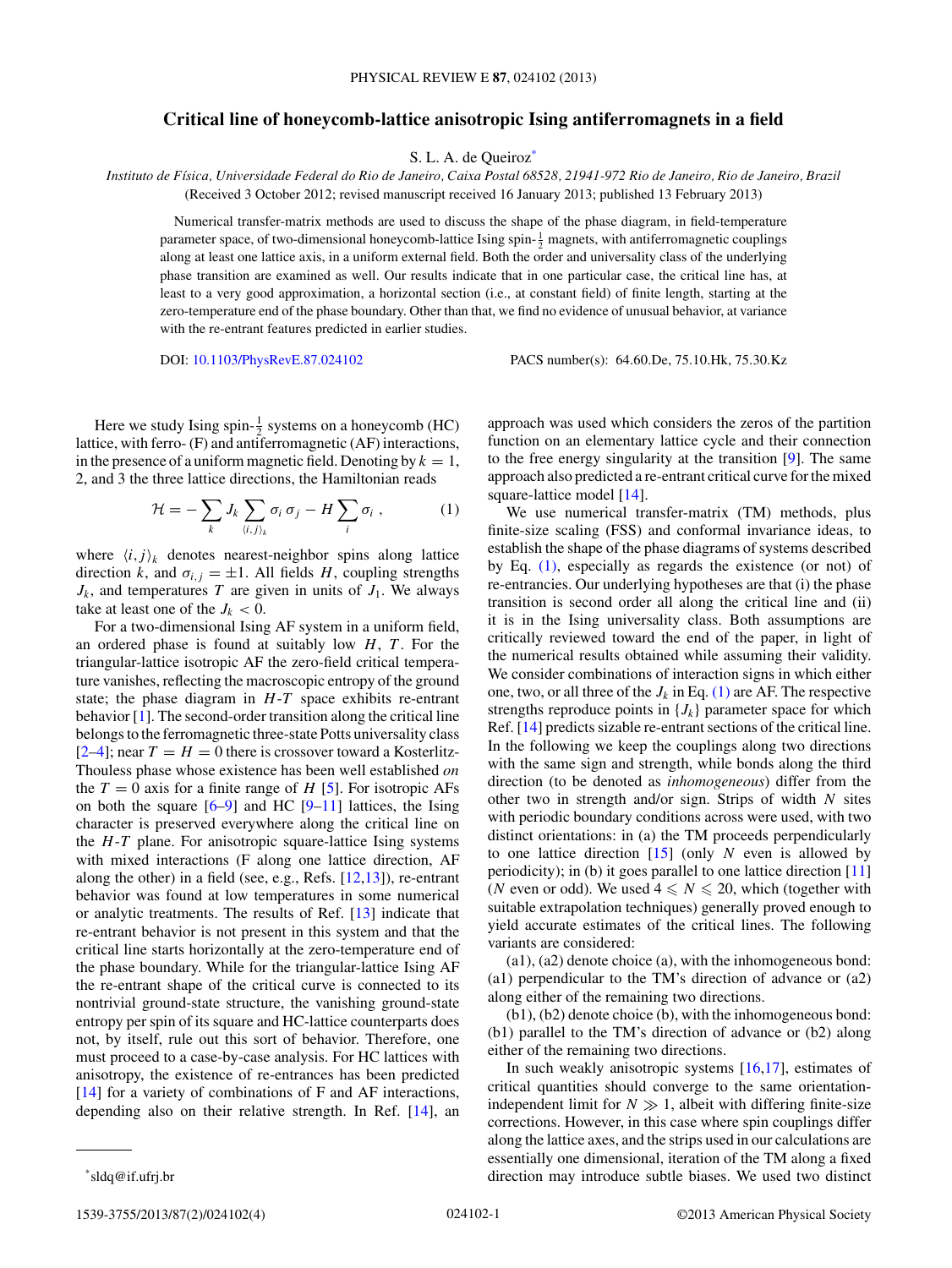<span id="page-1-0"></span>procedures, of which the latter is expected to be less prone to such biases than the former:

*Procedure A: Keeping*  $\eta = 1/4$ . Following earlier work on similar problems [\[6,8,11,13\]](#page-3-0), our finite-*N* estimates for the critical line are found by requiring that the amplitude-exponent relation of conformal invariance on strips [\[18\]](#page-3-0) be satisfied, with the Ising decay-of-correlations exponent  $\eta = 1/4$ :

$$
4N\kappa_N(T, H) = \zeta \pi \t{,} \t(2)
$$

where  $\kappa_N(T,H) = \ln |\lambda_1/\lambda_2|$  is the inverse correlation length on a strip of width *N* sites,  $\lambda_1$  and  $\lambda_2$  are the two largest eigenvalues (in absolute value) of the TM, and *ζ* compensates for the fact that on the HC lattice the strip width, in lattice parameter units, is not equal to *N*. For orientation (a)  $\zeta$  = parameter units, is not equal<br> $2/\sqrt{3}$ , and  $\zeta = 1/\sqrt{3}$  for (b).

*Procedure B: Phenomenological renormalization.* The assumption of Ising behavior in Eq.  $(2)$  can be relaxed by demanding only that the transition remains second order. From FSS, the basic equation of the phenomenological renormalization group (PRG) [\[19\]](#page-3-0) for the critical line is

$$
N\kappa_N(T, H) = N'\kappa_{N'}(T, H),\tag{3}
$$

with  $N$  and  $N'$  as close as possible for improved convergence of results against increasing *N*. In Eq. (3) one compares correlation lengths evaluated along the same lattice direction, so the likely biases mentioned above tend to cancel out [\[13\]](#page-3-0). PRG results can also be used as a test of the internal consistency of the Ising-universality class assumption; also, should additional, non-Ising, transitions be present elsewhere in parameter space, they should be detected by PRG.

*Case I:*  $J_1 = J_2 < 0$ ;  $J_3 > 0$ . In this case, analysis of the zero-field ground state shows that *N* must be a multiple of 4 for choice (a2) above and even for choice (b2). We take  $J_3 = 1$ , so (i) ground-state considerations show that  $H = 2$  is the zero-*T* critical field, and (ii) the zero-field critical temperature is the same as for pure AF (or F) systems:  $T_c(H = 0) =$  $2/\ln(2 + \sqrt{3}) = 1.5186514...$  Reference [\[14\]](#page-3-0) finds that for  $J_2/J_1 = |J_3/J_1| \gtrsim 0.6725$  the critical curve starts from  $H = 0$ going towards higher temperatures, forming a "bulge," and then turns towards lower  $T$ , monotonically approaching its limiting intercept at  $H = H_c(T = 0)$ . Furthermore, the critical curve is predicted to reach the point  $T = 0, H = H_c(T = 0)$ horizontally. For  $H \ll 1$ , the approximate critical curves, solutions of Eqs. (2) and (3), leave the *T* axis vertically and are very close to each other, for all choices (a1)–(b2). We find no evidence of a "bulge":  $T_c(H)$  decreases monotonically with increasing *H*. As *H* increases, differences between curves generated by the various procedures become slightly more pronounced, as illustrated in Fig. 1. With increasing *N*, all four families of solutions of Eq. (2) converge towards approximately the same intermediate location, which also coincides with the single solution of Eq. (3) shown. The solutions of Eq.  $(3)$  converge much faster with increasing *N* than those of Eq. (2), so the single PRG curve depicted accurately represents the  $N \to \infty$  limit of its family, to the scale of the figure. At low  $T \lesssim 0.2{\text -}0.3$ , numerical difficulties arise, because of the very large ratio between the TM states' Boltzmann weights. Even accounting for this, all approximate critical curves unequivocally point toward  $(T,H) = (0,2)$ at finite angles, as illustrated by the dashed straight-line



FIG. 1. (Color online) For  $J_1 = J_2 = -J_3 = -1$ , low-temperature approximate critical boundaries given by solutions of Eq. (2) [hollow symbols:  $N = 4$ ; solid symbols,  $N = 14$ (a1, b1), 12 (a2,b2)], or Eq. (3) [PRG\_a1: strips of widths *N*,  $N - 2$ ,  $N = 12$ , geometry (a1)]. Large-*N* curves for (a2) and (b1) practically coincide on the scale shown. Inset: approximate phase diagrams generated by the solutions of Eq.  $(2)$ , in geometry  $(a1)$  for *N* = 16. Curve (i) [red]:  $J_1 = J_2 = -J_3 = -1$ ; curve (ii) [blue]:  $2J_1 = -J_2 = -J_3 = 2$ . Same axis labels as in main figure. See text.

segments (guides to the eye, only) in Fig. 1. In conclusion, no evidence is found that the critical curves approach  $T = 0$ horizontally.

Returning to the "bulge" behavior predicted at higher temperatures, the inset of Fig. 1 shows the full phase diagram generated by the solutions of Eq.  $(2)$ , in geometry  $(2)$  for  $N = 16$ , both for  $J_1 = J_2 = -J_3 = -1$  (discussed above) and for  $2J_1 = -J_2 = -J_3 = 2$ . This second combination allows direct comparison with one of the diagrams shown in Fig. 12 of Ref. [\[14\]](#page-3-0), corresponding to the same coupling values. The phase diagram obtained there exhibits a horizontal portion at  $H = 4$ , from  $T = 0$  to  $T \approx 1$ , as well as a "bulge" with maximum extent at  $T \approx 2.7$ ,  $H \approx 2.3$ . Here, both features are absent from the numerically evaluated critical lines.

*Case II:*  $J_1 = J_2 > 0$ ;  $J_3 < 0$ . As in case I, here *N* must be a multiple of 4 for (a2) and even for (b2). We assume  $J_3 = -1$ , so (i)  $H_c(T=0) = 1$  and (ii)  $T_c(H=0) = 2/\ln(2+\sqrt{3})$  as in case I. Reference [\[14\]](#page-3-0) predicts that, for  $J_2/J_1 = |J_3/J_1|$  >  $1/3$ , the critical line should leave the  $T = 0$  axis with positive slope. For  $J_3 = -1$ , Fig. 11 of Ref. [\[14\]](#page-3-0) shows that the peak of the corresponding reentrance is expected to occur at  $T \approx 0.45$ ,  $H \approx 1.05$ . No "bulge" (i.e., a section of the critical curve extending to  $T > T_c(H = 0)$  at low *H*) is predicted. Figure [2](#page-2-0) shows our results for low *T* , encompassing the region of the predicted reentrance. For (a1), (a2), and (b2), our numerical results indeed show re-entrant-like behavior in the predicted range of *T* . However, in all three cases the excess peak heights (i.e., above the  $H = 1$  level) become smaller as *N* increases, as illustrated in Fig. [3.](#page-2-0) The trend followed in all cases certainly excludes a positive limiting height; rather, slightly negative values ( $\approx$ 0.005 in modulus) appear more likely. The solutions of Eq.  $(2)$  in geometry  $(b1)$  do not show re-entrances; their low-temperature sections approach straight lines homing in towards  $(T, H) = (0, 1)$ . Upon increasing N, the slope of such straight-line sections of the  $T_c \times H$  curves becomes closer to zero. A similar trend is followed by the solutions of Eq.  $(3)$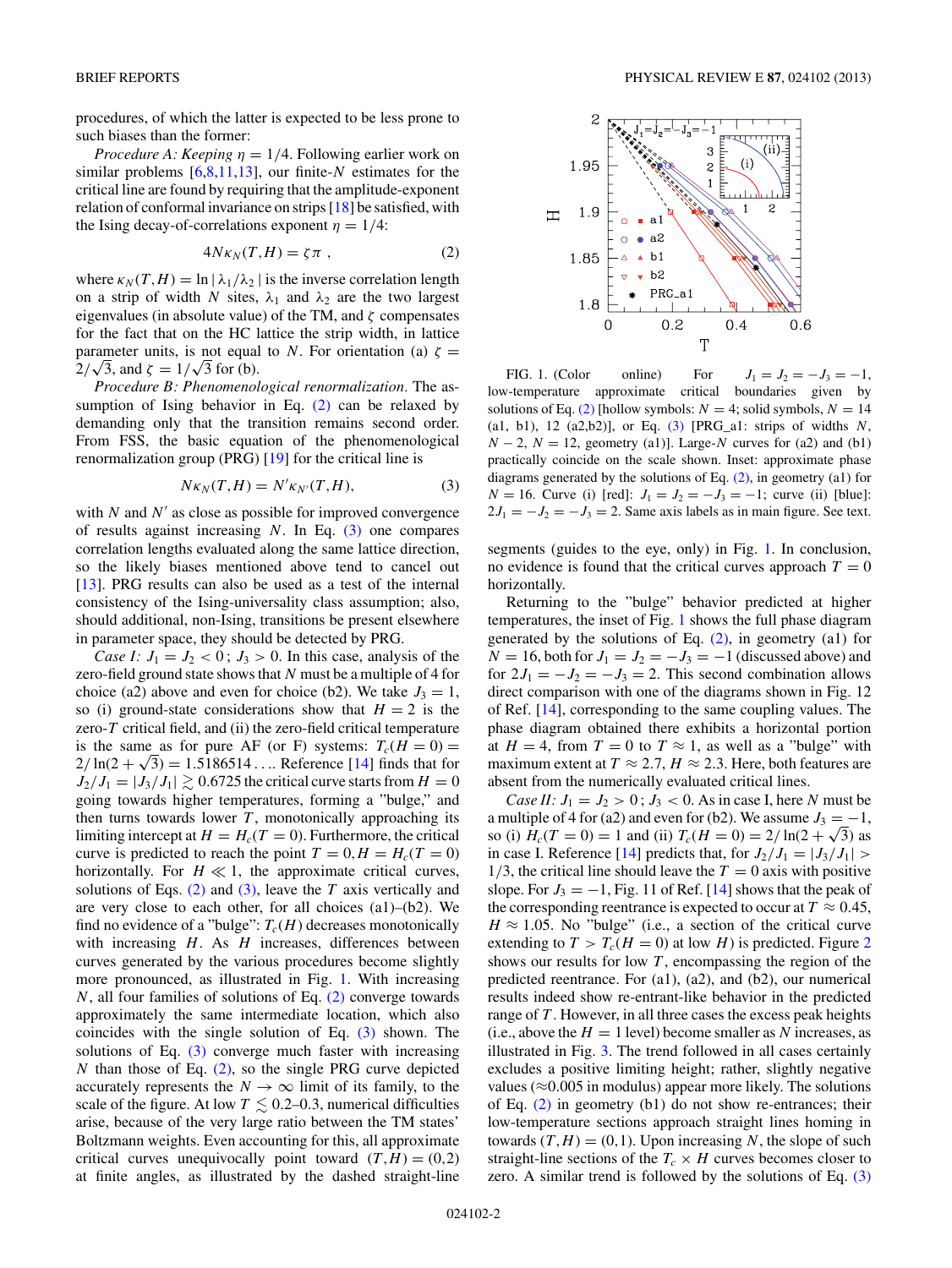<span id="page-2-0"></span>

FIG. 2. (Color online) For  $J_1 = J_2 = -J_3 = 1$ , low-temperature approximate critical boundaries given by solutions of Eq. [\(2\)](#page-1-0) [hollow symbols:  $N = 4$ ; solid symbols,  $N = 14$  (a1), 16 (a2) and (b1), 12 (b2)], or Eq. [\(3\)](#page-1-0) [PRG\_a1: strips of widths *N*, *N* − 2, *N* = 12, geometry (a1)]. See text.

in the same geometry. Figure 4 shows both sets of slope values. For the solutions of Eq. [\(2\),](#page-1-0) linearly extrapolating large-*N* data gives a negative limiting slope of approximately −0*.*030. Including a quadratic term (not shown) results in a limiting value around −0*.*015. Fitting to a single-power form  $\sim N^{-x}$  requires  $x \approx 0.69$ . Though not altogether implausible, an exponent  $x < 1$  means a growing amount of curvature with increasing *N*. In summary, a positive initial slope of the critical curve appears unlikely. The solutions of Eq.  $(3)$  in geometry (b1) behave smoothly and a parabolic fit gives a limiting slope equal to  $(6 \pm 2) \times 10^{-4}$ , which essentially equates to zero in the present context. On the other hand, PRG estimates in geometry (a1) (shown in Fig. 2), and also in geometries (a2) and (b2) (not shown) consistently give the approximate critical boundary lying slightly below the  $H = 1$  line (within less than 0.1% of it) for all  $T \leq 0.4$ . Similarly to case I, here too the solutions of Eq.  $(3)$  [other than those for geometry  $(b1)$ ] exhibit very little *N* dependence: for geometry (a1), differences between results for  $N = 6$  and  $N = 12$  are at most of order  $1-2$  parts in  $10<sup>3</sup>$ , with the largest values occurring midway



FIG. 3. (Color online) For  $J_1 = J_2 = -J_3 = 1$ , excess peak heights (above  $H = 1$ ) of numerically obtained phase diagrams from solutions of Eq. [\(2\),](#page-1-0) for geometries (a1), (a2), and (b2), against 1*/N*. See Fig. 2 for reference.



FIG. 4. (Color online) For  $J_1 = J_2 = -J_3 = 1$ , slopes of the lowtemperature straight-line sections of approximate critical boundaries given in geometry (b1), by the solutions of Eq.  $(2)$  or Eq.  $(3)$  (PRG), against inverse strip width. Data points are for  $N = 6-20$ . Lines for  $N^{-1}$  < 0.05 are fits of 15  $\leq N \leq 20$  data to forms shown ["par." stands for "parabolic"].

between the phase diagram's end points. Thus, one cannot discard the possibility that the critical curve starts horizontally from  $(T, H) = (0, 1)$  and remains flat for a finite extent, up to  $T \approx 0.4$ .

*Case III:*  $J_1 = J_2 < 0$ ;  $J_3 < 0$ . In this case, the zero-field ground state is the same as for the pure AF. We use  $J_3 = -0.4$ , so (i)  $H_c(T = 0) = 2.4$ , and (ii)  $T_c^0 \equiv T_c(H = 0)$  does not take on the exact value  $2/\ln(2 + \sqrt{3})$  any longer. For these coupling values, Ref. [\[14\]](#page-3-0) predicts that the critical curve should leave the  $T = 0$  axis with a positive slope,  $S = \frac{3}{2} \ln 2$ ; see their Eq. (38). The eight sets of finite-N estimates, from solving Eqs. [\(2\)](#page-1-0) and [\(3\)](#page-1-0) in geometries (a1)–(b2), give very similar results, as depicted in Fig. 5. In contrast with cases I and II, the largest variations among differing calculational schemes are found for  $H \ll 1$ . At  $H = 0$  we quote  $T_c^0 = 1.1170(5)$ , where the error bar reflects the scatter among extrapolations of finite-*N* sequences for each of the eight sets available. At  $T = 0$  the critical curve starts with a negative slope, in contrast to the prediction of Ref. [\[14\]](#page-3-0).



FIG. 5. (Color online) For  $J_1 = J_2 = -1$ ,  $J_3 = -0.4$ , examples of approximate critical boundaries from solutions of Eq. [\(2\)](#page-1-0) (all for  $N = 8$ ) and Eq. [\(3\)](#page-1-0) (with  $N = 10$ ,  $N' = 8$ ).